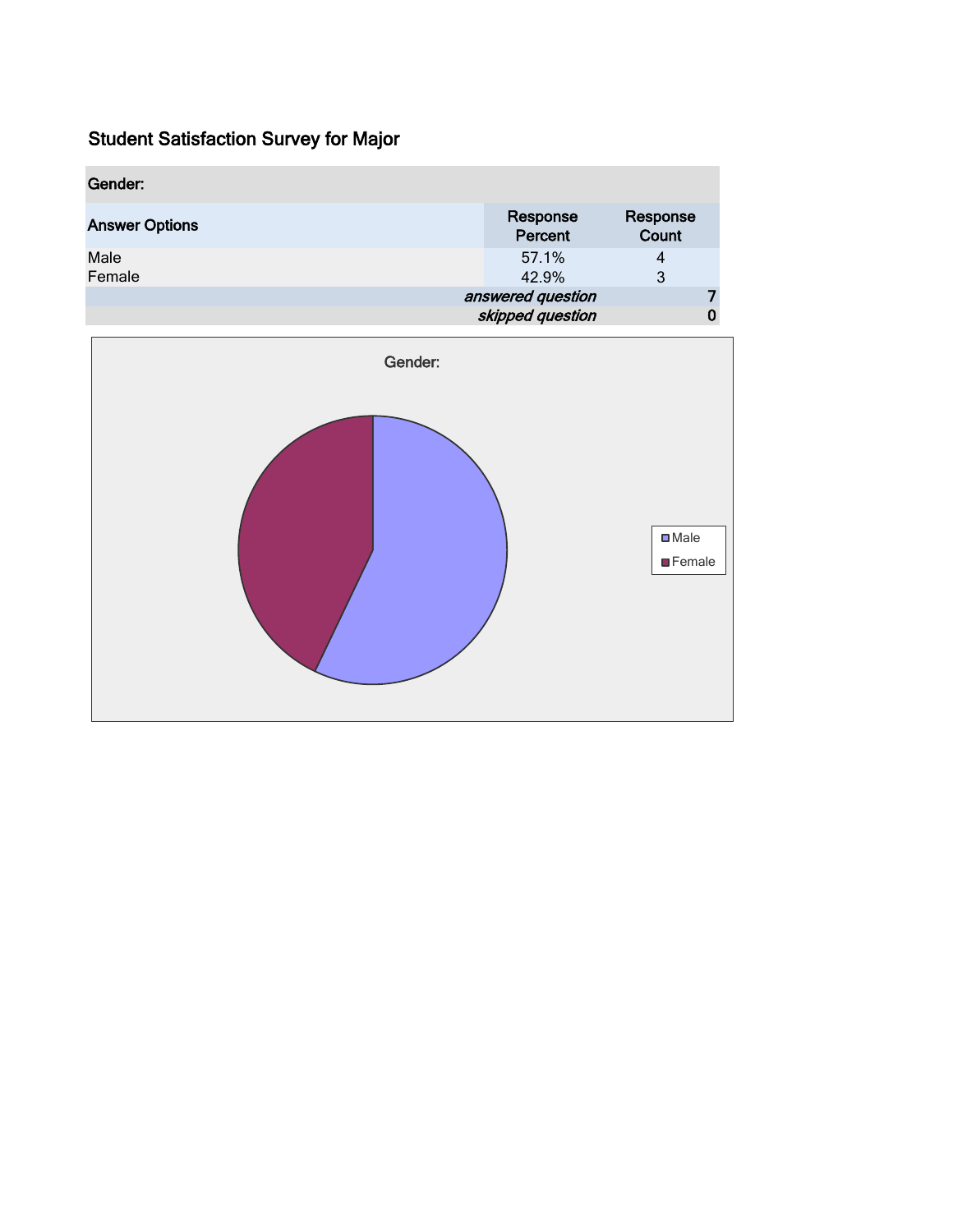| Response<br>Percent | Response<br>Count |  |  |  |
|---------------------|-------------------|--|--|--|
| 85.7%               | 6                 |  |  |  |
| 14.3%               |                   |  |  |  |
| $0.0\%$             | 0                 |  |  |  |
| $0.0\%$             | 0                 |  |  |  |
| 0.0%                | 0                 |  |  |  |
| answered question   |                   |  |  |  |
| skipped question    |                   |  |  |  |
|                     |                   |  |  |  |

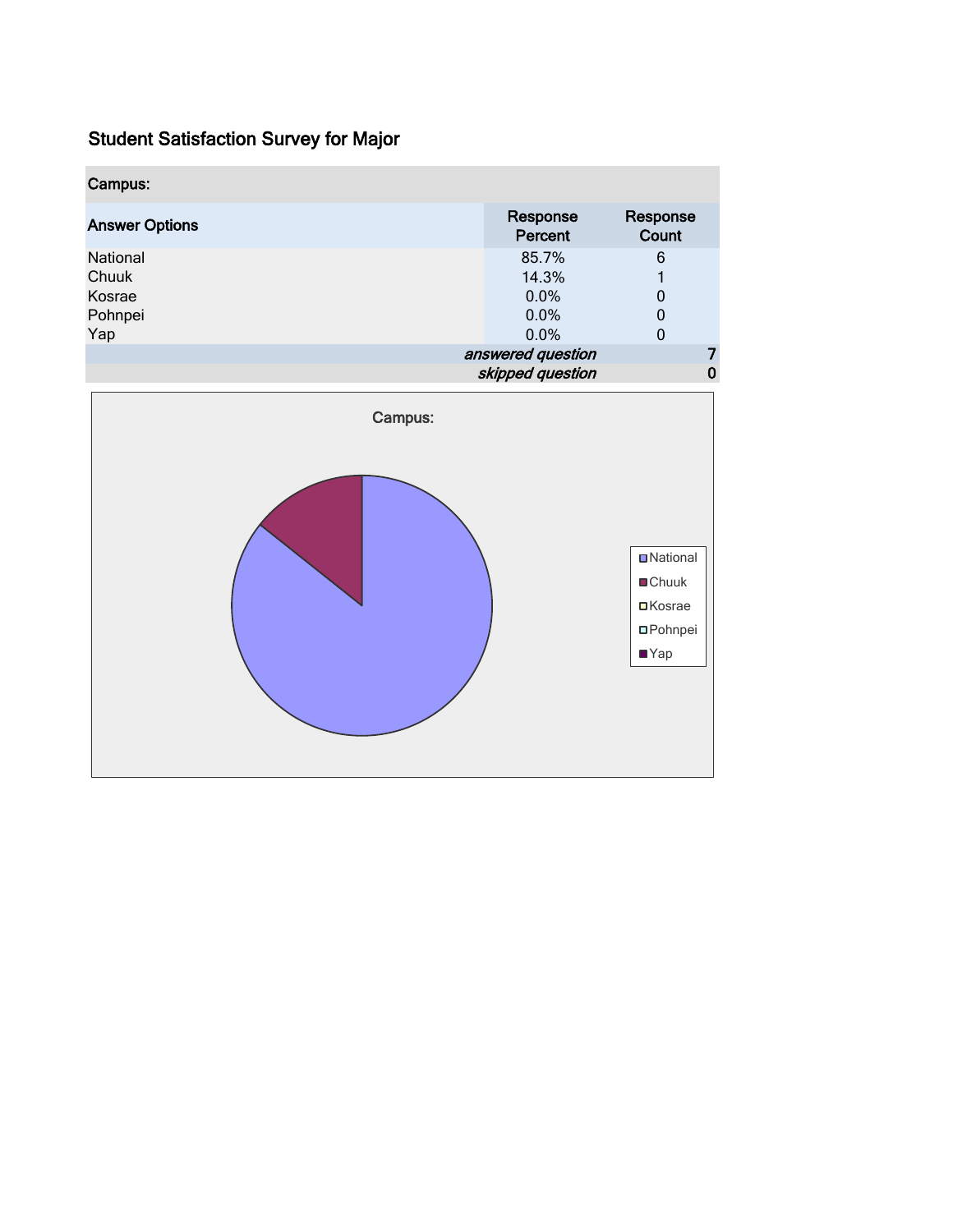| mujvi.                                                         |                                              |                               |                                   |                                               |                                                 |                                                   |              |                             |                                                |                                                   |                                    |                                         |
|----------------------------------------------------------------|----------------------------------------------|-------------------------------|-----------------------------------|-----------------------------------------------|-------------------------------------------------|---------------------------------------------------|--------------|-----------------------------|------------------------------------------------|---------------------------------------------------|------------------------------------|-----------------------------------------|
| Associate of Science (A.S.)                                    |                                              |                               |                                   |                                               |                                                 |                                                   |              |                             |                                                |                                                   |                                    |                                         |
| <b>Answer Options</b>                                          | Ag. & Nat. Res.<br>Management                | Agriculture                   | <b>Business</b><br>Administration | Computer<br>Information<br><b>Systems</b>     | <b>Hospitality and</b><br>Tourism<br>Management | Marine<br>Science                                 | Nursing      | <b>Public Health</b>        | Teacher<br>Education -<br>Elementary           | Response<br>Count                                 |                                    |                                         |
| Majors:                                                        | $\Omega$                                     | $\mathbf 0$                   | $\mathbf 0$                       | $\Omega$                                      | $\Omega$                                        | $\mathbf{0}$                                      | $\mathbf{0}$ | $\mathbf 0$                 | 3                                              | $\mathbf{3}$                                      |                                    |                                         |
| Associate of Arts (A.A.)                                       | <b>Health Career</b>                         |                               |                                   |                                               |                                                 |                                                   |              |                             |                                                |                                                   |                                    |                                         |
| <b>Answer Options</b>                                          | Opportunities<br>Program                     | <b>Liberal Arts</b>           | Micronesian<br><b>Studies</b>     | <b>Teacher</b><br>Preparation                 | <b>Response Count</b>                           |                                                   |              |                             |                                                |                                                   |                                    |                                         |
| Majors:                                                        | $\Omega$                                     | $\mathbf{0}$                  | $\pmb{0}$                         | $\overline{4}$                                | $\overline{4}$                                  |                                                   |              |                             |                                                |                                                   |                                    |                                         |
| Associate of Applied Science (A.A.S.)<br><b>Answer Options</b> | <b>Building</b>                              | <b>Electronics</b>            | Telecommunica                     | Response                                      |                                                 |                                                   |              |                             |                                                |                                                   |                                    |                                         |
|                                                                | Technology                                   | Technology                    | tions                             | Count                                         |                                                 |                                                   |              |                             |                                                |                                                   |                                    |                                         |
| Majors:                                                        | <sup>0</sup>                                 | $\Omega$                      | $\mathbf{0}$                      | $\mathbf{0}$                                  |                                                 |                                                   |              |                             |                                                |                                                   |                                    |                                         |
| Certificate of Achievement (C.A.)                              |                                              |                               |                                   |                                               |                                                 | Career                                            |              |                             |                                                |                                                   |                                    |                                         |
| <b>Answer Options</b>                                          | <b>Agriculture and</b><br>Food<br>Technology | <b>Basic Public</b><br>Health | Bookkeeping                       | <b>Building</b><br>Maintenance<br>and Repair  | Cabinet<br>Making/Furniture<br>Making           | <b>Education:</b><br>Motor<br>Vehicle<br>Mechanic | Carpentry    | Construction<br>Electricity | Electronic<br>Engineering<br><b>Technology</b> | Health<br><b>Assistant</b><br>Training<br>Program | <b>Nursing</b><br><b>Assistant</b> | Refrigerator<br>and Air<br>Conditioning |
| Majors:                                                        | $\mathbf 0$                                  | $\mathsf 0$                   | $\mathsf 0$                       | $\pmb{0}$                                     | $\mathsf 0$                                     | $\Omega$                                          | $\mathbf{0}$ | $\mathbf{0}$                | $\mathbf{0}$                                   | $\mathbf 0$                                       | $\mathsf 0$                        | $\mathsf 0$                             |
|                                                                |                                              |                               |                                   |                                               |                                                 |                                                   |              |                             |                                                |                                                   |                                    |                                         |
| Third-Year Certificate (T.Y.C)                                 |                                              |                               |                                   |                                               |                                                 |                                                   |              |                             |                                                |                                                   |                                    |                                         |
| <b>Answer Options</b>                                          | <b>Accounting</b>                            | General<br><b>Business</b>    | <b>Public Health</b>              | <b>Teacher</b><br>Proparation -<br>Elementary | <b>Response Count</b>                           |                                                   |              |                             |                                                |                                                   |                                    |                                         |
| Majors:                                                        | $\mathbf{0}$                                 | $\mathbf 0$                   | $\mathbf 0$                       | $\overline{7}$                                | $\overline{7}$                                  |                                                   |              |                             |                                                |                                                   |                                    |                                         |
|                                                                |                                              |                               |                                   |                                               |                                                 |                                                   |              |                             |                                                |                                                   |                                    |                                         |
| Bachelor of Arts (B.A.)                                        | Elementary                                   | Response                      |                                   |                                               |                                                 |                                                   |              |                             |                                                |                                                   |                                    |                                         |
| <b>Answer Options</b>                                          | <b>Education</b>                             | Count                         |                                   |                                               |                                                 |                                                   |              |                             |                                                |                                                   |                                    |                                         |
| Majors:                                                        |                                              |                               |                                   |                                               |                                                 |                                                   |              |                             |                                                |                                                   |                                    |                                         |
|                                                                |                                              |                               |                                   |                                               |                                                 |                                                   |              |                             |                                                |                                                   |                                    |                                         |
|                                                                |                                              |                               |                                   |                                               |                                                 |                                                   |              |                             |                                                |                                                   |                                    |                                         |
|                                                                |                                              |                               |                                   |                                               |                                                 |                                                   |              |                             |                                                |                                                   |                                    |                                         |
|                                                                |                                              |                               |                                   |                                               |                                                 |                                                   |              |                             |                                                |                                                   |                                    |                                         |

|                                       | Question      |
|---------------------------------------|---------------|
|                                       | <b>Totals</b> |
| answered question<br>skipped question |               |
|                                       |               |

Secretarial Trial Response<br>Science Counselor Count 0 0 0 0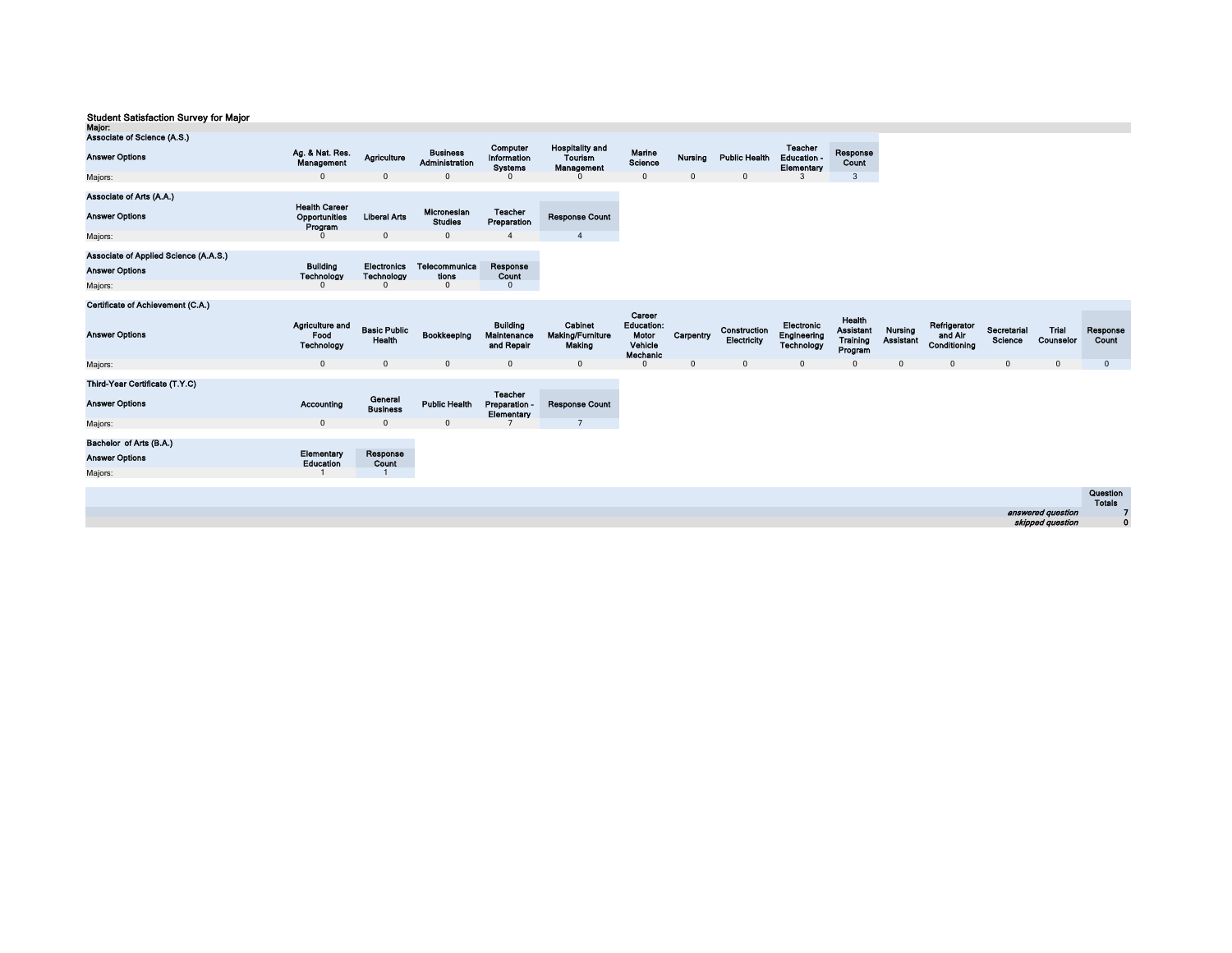| <b>State of Origin:</b> |                     |                   |  |
|-------------------------|---------------------|-------------------|--|
| <b>Answer Options</b>   | Response<br>Percent | Response<br>Count |  |
| Chuuk                   | 28.6%               | $\overline{2}$    |  |
| Kosrae                  | $0.0\%$             | 0                 |  |
| Pohnpei                 | 57.1%               | 4                 |  |
| Yap                     | 14.3%               |                   |  |
| Other (please specify)  |                     | 0                 |  |
|                         | answered question   |                   |  |
| skipped question        |                     |                   |  |